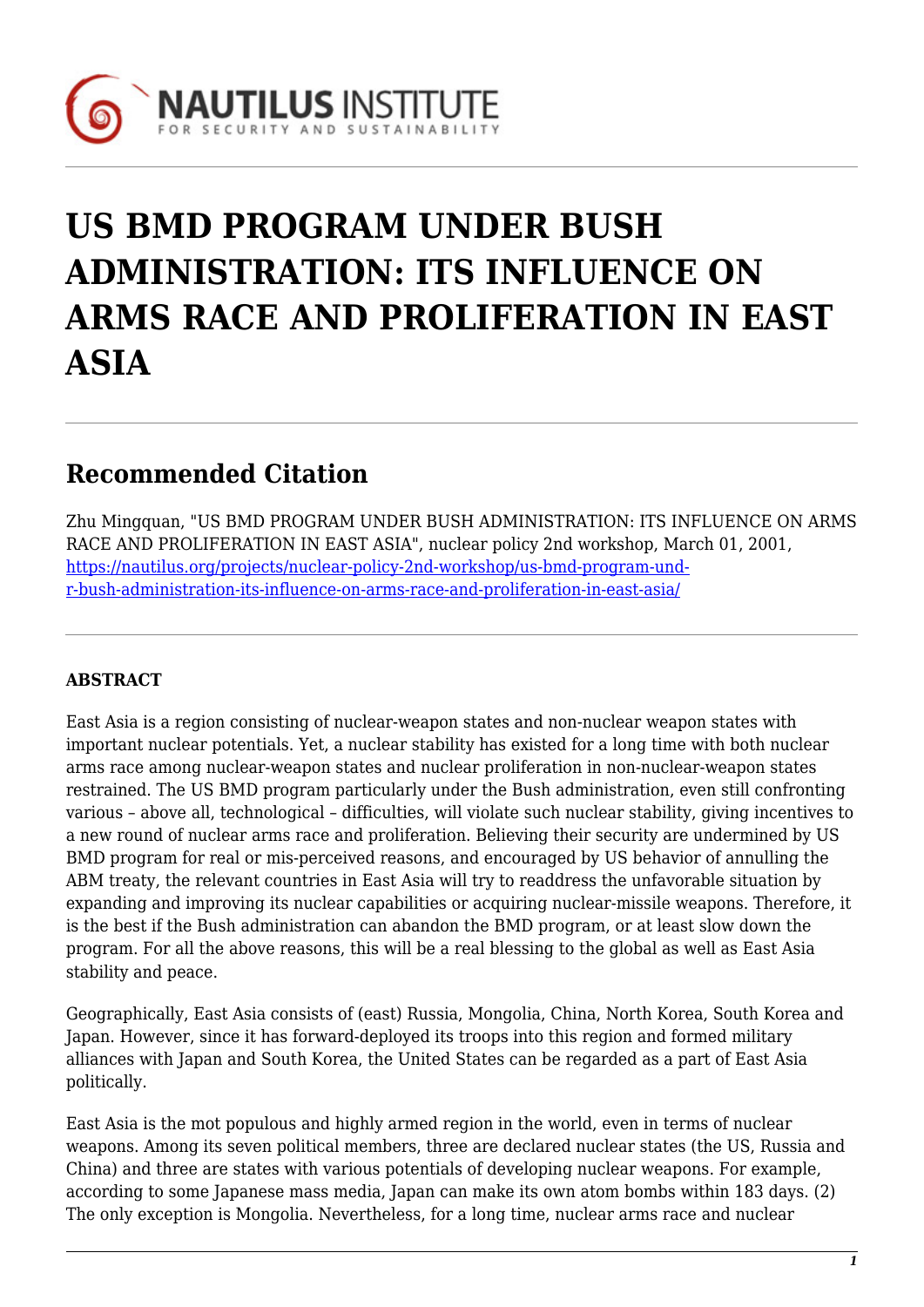proliferation has been held in check in East Asia. Such nuclear stability, however, can be gradually overturned by the acceleration of US TMD and NMD programs under the Bush administration.

## **NUCLEAR STABILITY IN EAST ASIA**

Even though nearly all of the states in East Asia are either declared or potential nuclear-weapon states, a kind of nuclear stability has existed in the region since the early 1970s, with both nuclear arms race and nuclear proliferation restrained.

Nuclear arms race can only occur among nuclear weapon states. Fortunately, this risk was controlled in East Asia mainly for two reasons.

1. A special game rule of MAD (Mutual Assured Destruction) was established when the ABM treaty of 1972 was signed by the United States and Russia. Since then, the two nuclear superpowers have continued negotiations on limitation and reduction of their nuclear weapons, including warheads and vehicles. Consequently their nuclear arms race was curbed by some mutual agreements.

2. China declared a No-First-Use policy in the early 1960s and has factually followed a doctrine of minimal nuclear deterrence. It has neither capability nor intention to participate in any nuclear arms race. As Mao Zedong stated in 1961: "Nuclear weapons are something for frightening others and will not be used … such a weapon will not be used, and the more they are produced, the more nuclear wars can not be initiated." (3)

While nuclear proliferation depends on both non-nuclear-weapon states and nuclear-weapon states, some positive factors can also be found to prevent its occurrence in East Asia.

1. The three nuclear-weapon states have not promoted nuclear proliferation in this region. Furthermore, they have discouraged it. For example, US's pressure on Seoul led the latter to abandon its efforts of developing nuclear weapons and to sign the NPT in 1975 although the country's commitment to the treaty was still a question until the end of 1970s. (4) Likewise, the other two nuclear-weapon states in the region have adopted responsible attitudes towards the issue.

2. The three non-nuclear-weapon states in the region have not intended to pursue or have stopped pursuing active nuclear weapons programs. As allies of the United States, Japan and South Korea have been placed beneath the nuclear umbrella of the United States and its pressure of nonproliferation. This means that they don't need to develop their own nuclear weapons on the one hand and will be opposed by the United States if they plan to do so. As for North Korea, under the terms of the US-North Korean "Agreed Framework" concluded in October 1994, it has pledged to freeze operations at most of its facilities at the Yongbyon Nuclear Research Center, which is believed to be involved in its secret nuclear weapons program. (5)

In sum, a kind of nuclear stability has existed in East Asia even during the latter stage of the Cold War. It is advanced and supported by the United States. However, such stability has been challenged by US's plans of developing and deploying TMD and NMD, especially under the Bush administration.

#### **US BMD UNDER THE BUSH ADMINISTRATION**

On January 20, 1999, William S. Cohen, US Secretary of Defense, declared that DoD planned to allocate additional funds to NMD and TMD programs to meet the growing ballistic missile threats from "rogue" states against US territory, US forces deployed overseas and its allies. Also, Secretary Cohen announced that the United States will negotiate with Russia over an amendment to the ABM Treaty if ncecessary: "While our NMD development program is being conducted consistent with the terms of the ABM Treaty, our deployment may require modification to the treaty and the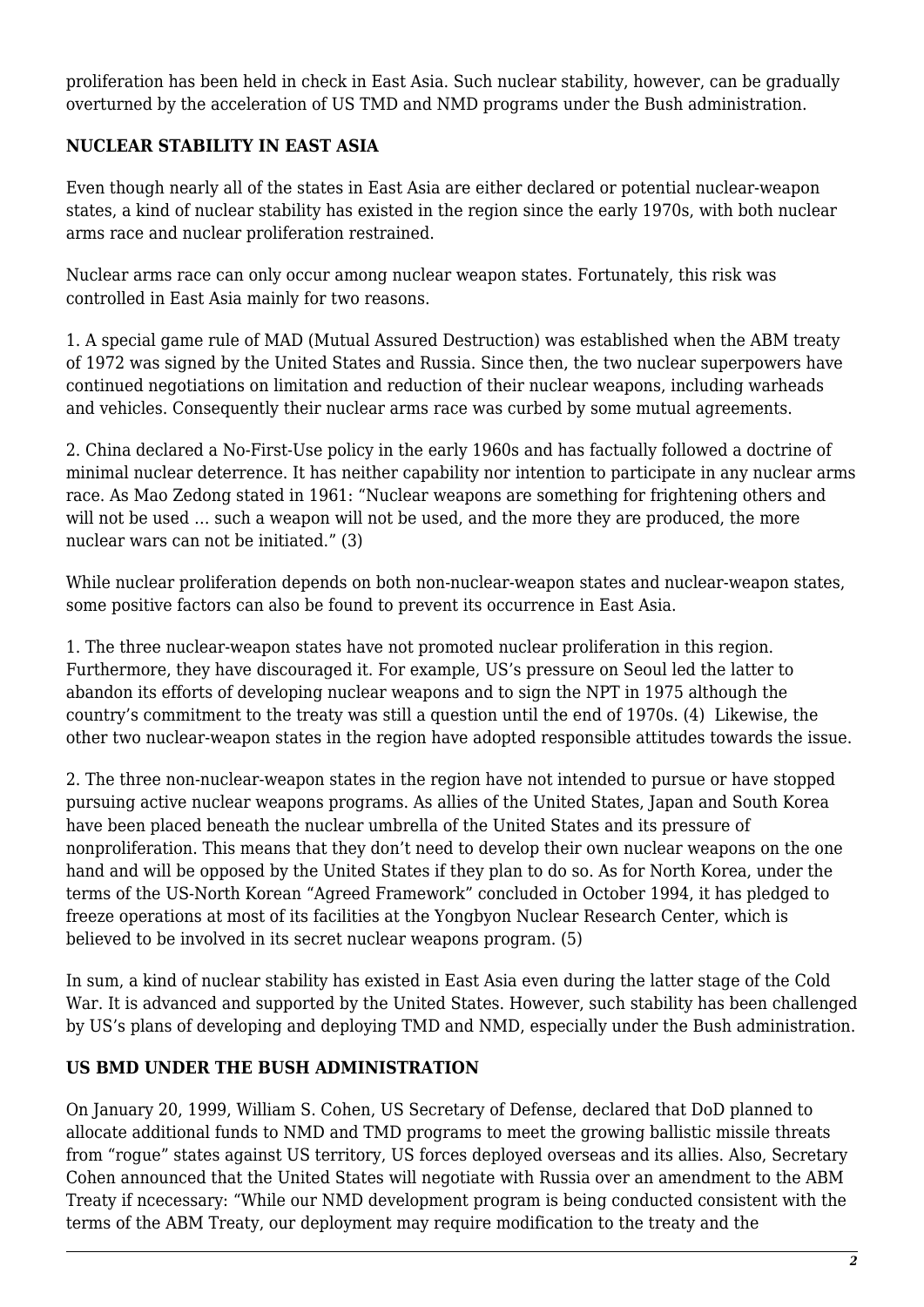Administration is working to determine the nature and scope of these modifications." (6)

Under the Bush administration, the United States has been more vigorous in promoting the BMD program than his predecessor. Even before ascending the throne of US President, Mr. Bush repeatedly advocated building a more expansive defensive system than the one President Clinton proposed first and deferred last September. On Jan. 8, 2001, Mr. Bush told some senior lawmakers in Austin, Texas, that he strongly supported moving ahead with a national missile defense, despite acknowledged opposition at home and abroad to such system: "It's a sensitive subject for leaders of different countries around the world. On the other hand, I think it's our obligation to do everything we can to protect America and our allies from the real threats of the 21st century." (7)

For the purpose, he formed a national security team consisting of BMD supporters. In particular, as Steven Lee Myers pointed out, in nominating Rumsfeld as his Secretary of Defense, President Bush has signaled that "the politically and diplomatically divisive goal of building a shield against nuclear missiles will be at the core of the new administration's national security agenda." (8) For over two years, his name, more than any others, has driven the debate over whether to build an NMD. In July 1998, a congressional commission chaired by Rumsfeld issued an unclassified report that led the Clinton administration to propose its own limited version of an NMD. "The Rumsfeld report was the main reason that the debate was gradually turned around," said Senator Jon. Kyl, Republican of Arizona and an advocator of BMD. (9) In fact, while picking Mr. Rumsfeld, Mr. Bush stressed his prominence on the issue of BMD: "We'll have a person who is thoughtful and considerate and wise on the subject of missile defense." (10) In addition, other major members of President Bush's national security team, including Vice President Cheney, Secretary of State Powell, also share the dream of building the sort of shield against nuclear ballistic missiles that President Reagan envisioned in the 1980s. With these people on the national security team, it is reasonable to anticipate that the Bush administration will be more rightward on the BMD issue.

When their nominations as Secretary of State and Secretary of Defense were announced respectively on December 16 and 28, 2000, Powell referred to a defensive shield as "an essential part" of US security, and Rumsfeld stated that he would not rule out defenses based on the ground, as President Clinton proposed, or at sea and in space. The latter also said, "The proliferation of WMD and the delivery systems for them is extensive across the world." (11) These remarks indicate that his assessment of the threat of a ballistic missile attack on the US has not changed.

Since the presidential inauguration on January 20, 2001, the Bush administration has confirmed its determination to move quickly ahead with its BMD program with both words and actions. The following are merely two examples:

In late January (beginning from Jan. 22), the possibility of war in space turned from pure scientific fiction to realistic planning by the Space War Center at Schriever Air Force Base, Colorado. The simulation was based on a scenario with growing tension between the United States and China in 2017, while country "Red" massed its forces for possible attack on its small neighbor, "Brown", which then asked "Blue" for help. Both Red and Blue possessed microsatellites capable of maneuvering against other satellites, blocking their view, jamming their transmission or even frying their electronics with radiation. They also had ground-based lasers that could temporarily dazzle or permanently blind the optics of satellites, and the ability to attack each other's computers – in military parlance, "official information warfare capabilities". In addition, the Blue side had a national missile defense system as well as reusable space planes that may be employed to launch new satellites into orbit or repair and refuel those already there. Not surprisingly, the war game proved that many weapons owned by US air force – missile defense, anti-satellites lasers and "reusable space planes" – could have a useful role in deterring future wars by discouraging adversaries from thinking that they can preemptively knock out the United States. (12)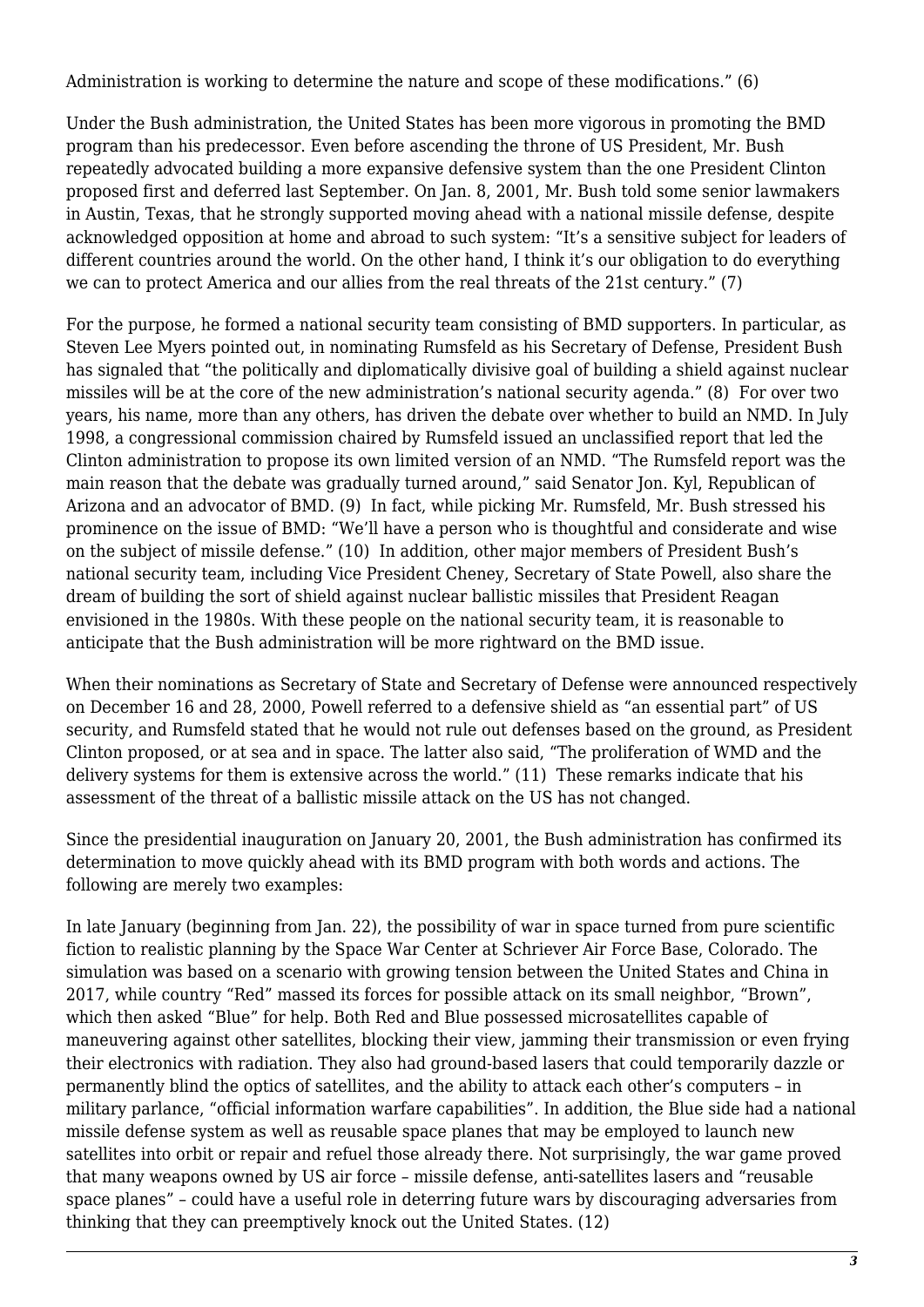On Feb. 3, Secretary of Defense Rumsfeld spoke at the Munich Conference on Security Policy, an annual meeting attended by a score of defense ministers and 200 other specialists: "The United States intends to develop and deploy a missile defense designed to defend our people and our forces against a limited missile attack and is prepared to assist friends and allies threatened by missile attack to deploy such defenses." (13)

Understandably, while underlining the new approach in Washington, Senator Joseph Lieberman, the Democratic nominee for vice President last year, commented that US missile defense under the Bush administration involved "not a question of whether, only when and how." (14)

### **NEGATIVE INFLUENCE OF US BMD PROGRAM ON NUCLEAR STABILITY IN EAST ASIA**

If we turn to the question of when and how to advance the BMD program, a few factors can be found that will impel the Bush administration to go ahead promptly. These include the harsh weather condition in Alaska (15) as well as the pressure from proponents of NMD (16). Generally speaking, nevertheless, the Bush administration is restrained and contained by financial, political and technological difficulties in its efforts to move forward rapidly with the BMD program.

In the technological field, above all, the Bush administration has to solve several key issues before it can push the BMD program ahead vigorously. One is what kind of NMD system that the US should focus on first: A Clinton model system with 100 limited interceptors in Alaska and North Dakota to shoot down warheads in space; Or a system with a much wider range of technologies, including, most notably, sensors in space – an element banned by ABM Treaty – and boost-phase interceptors that would shoot down enemy missiles before they reach space as they are easy to locate and present large targets? (17)

Another major issue facing the Bush administration is how to find a way to defend the allies. The Clinton's anti-missile system would protect the United States but not its allies. From Rumsfeld's terse description in Munich, the Bush administration appears to intend creating something equivalent to a global defense system - probably a mobile one - that could defend the United States, its overseas armed forces and allied nations in Europe and Asia. For that goal, a ship-based interceptor system as well as an airplane- or space-based laser system may be needed. But, as Stephen W. Young said recently, "It will be extremely difficult, however, to deploy any of these systems, even if Mr. Bush wins a second term. The sea-based option would require major changes to an existing, shorter-range system, itself years from deployment. While the space-based option is more than a decade away from its first test flight, and is sure to cause a storm of international criticism." (18)

Even so, the US BMD program under the Bush administration has produced and will produce some major negative influences on the nuclear stability in East Asia.

First, it will cause strategic instability especially between Russia and the United States, drawing them into a new round of arms competition.

As a fact, NMD that the United States currently intends to deploy will violate the strategic nuclear balance between the two nuclear superpowers because it runs against the ABM treaty they signed in 1972. This treaty is the basis upon which all their agreements for limitation and reduction of nuclear weapons were founded. With offensive capabilities in their hands, both sides are afraid of nuclear retaliations, and, thus, the "balance of terror" is shaped. US BMD program, especially NMD program, would weaken this strategic relationship of "Mutual Assured Destruction". Russia will try to improve its security by developing and deploying its own BMD systems or enhancing its own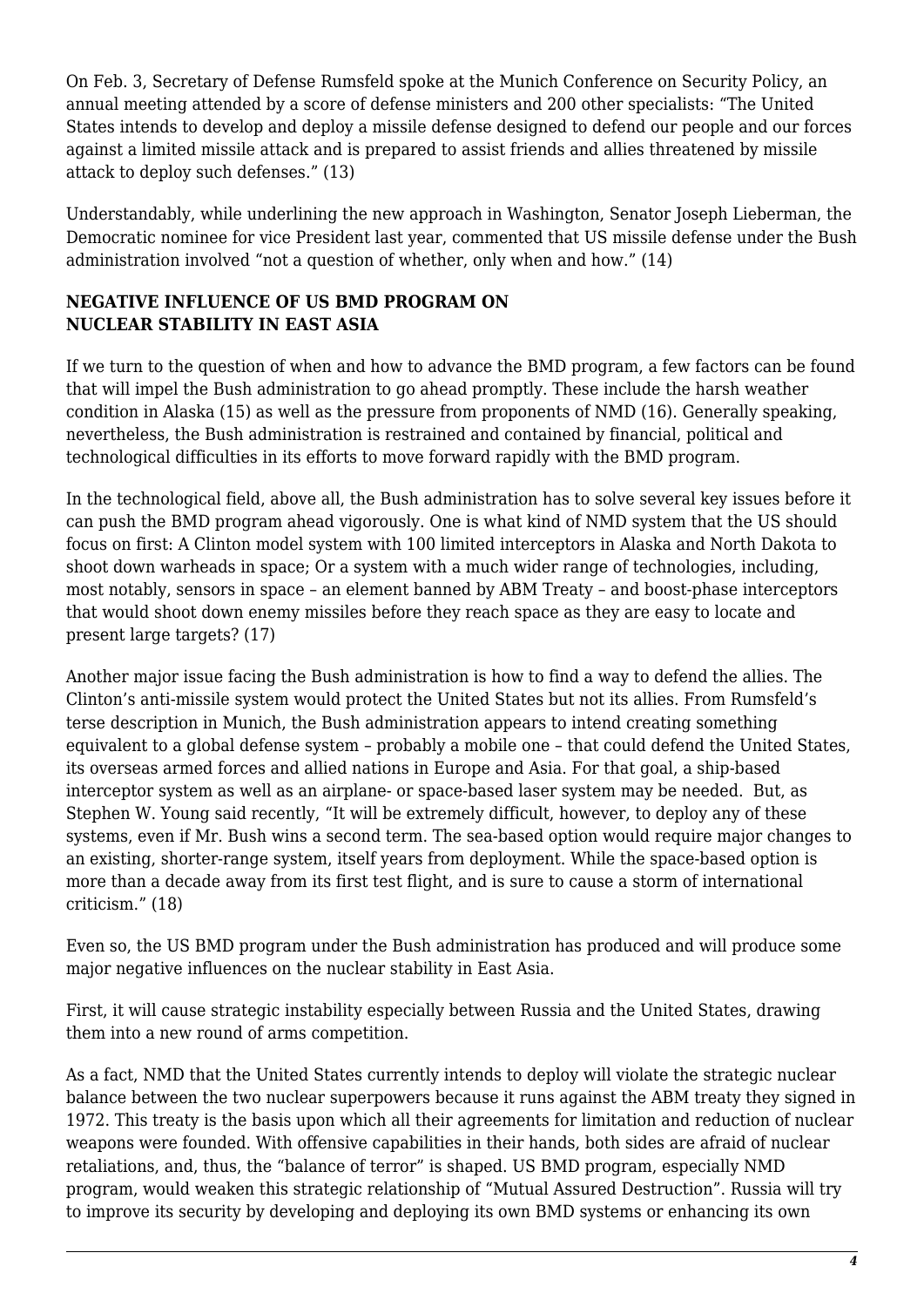arsenals of strategic offensive weapons to remedy the emerging imbalance. In other words, the direct result brought about by Bush's program of BMD is a new cycle of nuclear arms race between the US and Russia.

Second, the BMD program of the United States, especially its cooperative research and development with Japan and its intention to extend the TMD system or transfer the relevant technology to a Chinese island – Taiwan – will encourage ultra-nationalism in Japan and separatism in Taiwan, encroaching upon China's sovereignty and hurting the feelings of Chinese. General PENG Guangqian, a senior research fellow in Chinese Military Academy warned that "it is not different from establishment of a paramilitary alliance and violates fundamentally the political basis of the Sino-US military relations" if the United States brings the Taiwan area into its TMD system. (19) SHA Zukang, Chief of Arms Control Department in China's Foreign Ministry, declared on Feb. 20, 2001 that China must possess necessary and sufficient self-defense means. It will not sit back and watch these means weakened or deprived in any form. (20)

Third, the BMD program of the Bush administration will provide a stimulus to nuclear proliferation in East Asia. In fact, a cooperative TMD system between the US and Japan (or any other nonnuclear-weapon member in the region) implies proliferation of missile and, at least, missile technologies. Also, US BMD program is a kind of moral encouragement to others' proliferation. They will justify to themselves: "While the US can tear up the ABM treaty, why can't we follow its example?" Another likely scenario resulted from such possible stimulus on proliferation is that North Korea, worried of revival of Japanese militarism under protection of US TMD, will drawback from the "Agreed Framework" and seek security by arming its own missiles with nuclear warheads. In turn, this will bring about a vicious circle of nuclear proliferation in the region.

### **CONCLUSIONS**

East Asia is a region consisting of nuclear-weapon states and non-nuclear weapon states with important nuclear potentials. Yet, a nuclear stability has existed for a long time with both nuclear arms race among nuclear-weapon states and nuclear proliferation in non-nuclear-weapon states restrained. The US BMD program particularly under the Bush administration, even still confronting various – above all, technological – difficulties, will violate such nuclear stability, giving incentives to a new round of nuclear arms race and proliferation. Believing their security are undermined by US BMD program for real or mis-perceived reasons, and encouraged by US behavior of annulling the ABM treaty, the relevant countries in East Asia will try to readdress the unfavorable situation by expanding and improving its nuclear capabilities or acquiring nuclear-missile weapons.

Therefore, it is the best if the Bush administration can abandon the BMD program, or at least slow down the program. For all the above reasons, this will be a real blessing to the global as well as East Asia stability and peace.

------------------------------------------

- (4) Leonard S. Spector, Nuclear Ambitions, Boulder: Westview Press, 1990, p.122
- (5) Leonard S. Spector et et al., Tracking Nuclear Proliferation, A Carnegie Endowment Book, 1995,

<sup>(1)</sup> The author is a professor in the Department of International Politics and Senior Fellow in the Center for American Politics, Fudan University.

<sup>(2)</sup> Exposed by Japanese Mass Media, Japan Can Make Its Atomic Bombs with 183 days, see http://www.long-net.com/index.htm.

<sup>(3)</sup> Edited by the Foreign Ministry of PRC & Achieves Institute of Central committee of CCP, Selection of Diplomatic Works of Mao Zedong, Beijing, Beijing: Press of Achieves Institute of Central committee of CCP, 1994, pp476-477.